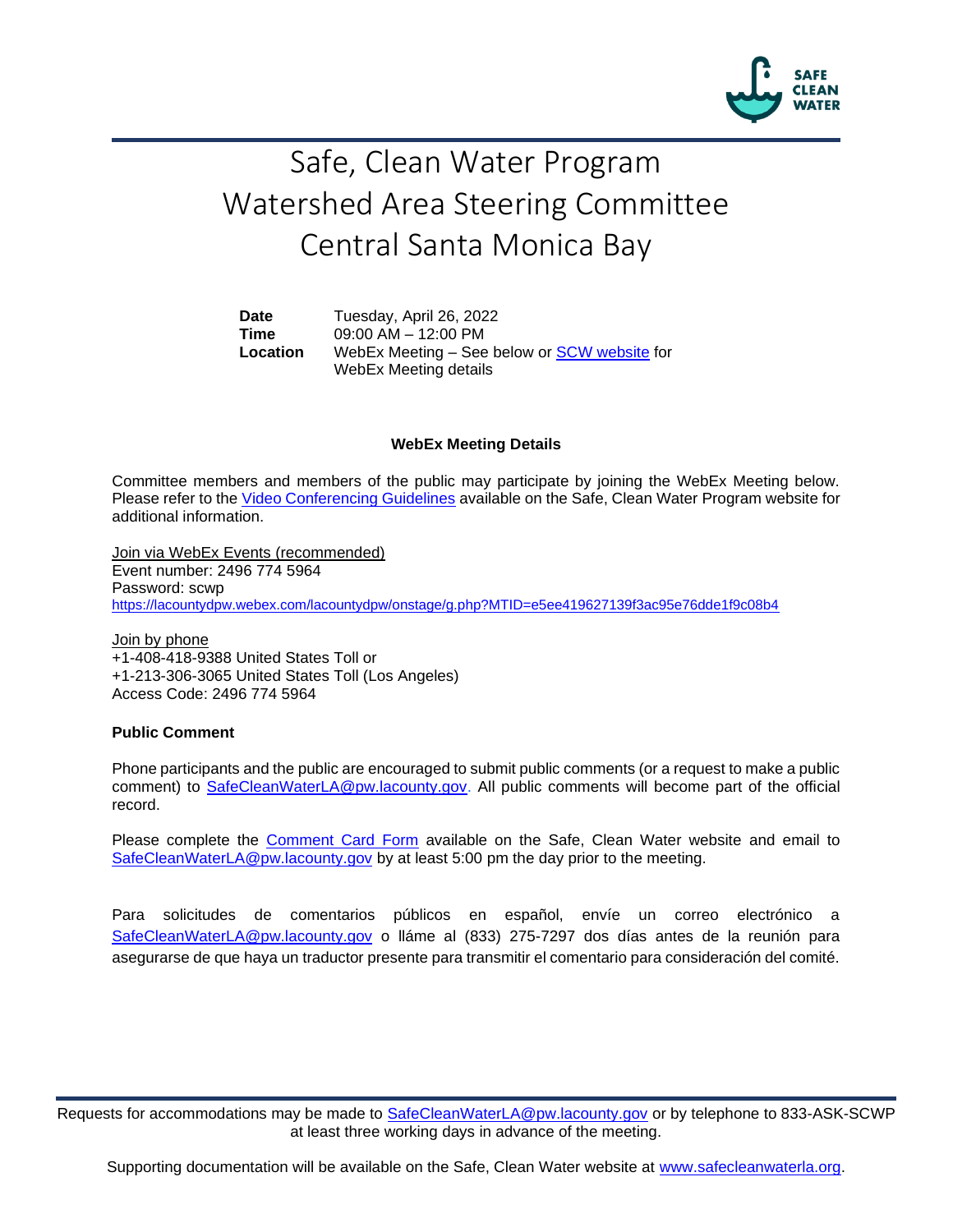

# Agenda:

- 1) Welcome and Introductions
- 2) Approval of Meeting Minutes from [March 22, 2022](https://safecleanwaterla.org/wp-content/uploads/2022/04/WASC-CSMB-Meeting-Minutes-20220322.pdf)
- 3) Committee Member and District Updates
- 4) Watershed Coordinator Updates
- 5) Public Comment Period
- 6) Discussion
	- a) Ex Parte Communication Disclosure
	- b) Central Santa Monica Bay (CSMB) Project Prioritization and Selection Discussion for populating the FY 2022-23 Stormwater Investment Plan (SIP) [\(SIP Tool](https://portal.safecleanwaterla.org/sip-tool/) & [CSMB Scoring Rubric\)](https://safecleanwaterla.org/wp-content/uploads/2022/02/CSMB-Scoring-Rubric-FY22-23.pdf)

# i) **Infrastructure Program (IP)**

- (1) [Edward Vincent Jr. Park Stormwater Improvements](https://portal.safecleanwaterla.org/projects-module-api/api/reportdownload/pdf/13/278) *City of Inglewood*
- *(2)* Ladera Heights [W Centinela Ave Green Improvement](https://portal.safecleanwaterla.org/projects-module-api/api/reportdownload/pdf/13/271) *Los Angeles County Public Works*
- *(3)* [Angeles Mesa Green Infrastructure Corridor](https://portal.safecleanwaterla.org/projects-module-api/api/reportdownload/pdf/13/250)  *City of Los Angeles, LA Sanitation and Environment*
- *(4)* [West Los Angeles College Soccer Field Basin Dry Well](https://portal.safecleanwaterla.org/projects-module-api/api/reportdownload/pdf/13/286)  *Los Angeles Community College District & BuildLACCD*

# ii) **Technical Resources Program (TRP)**

(1) [Fern Dell Restoration and Stormwater Capture](https://portal.safecleanwaterla.org/projects-module-api/api/reportdownload/pdf/55/60) *Friends of Griffith Park*

# iii) **Scientific Studies (SS)**

- *(1)* [Community Garden Stormwater Capture Investigation](https://portal.safecleanwaterla.org/projects-module-api/api/reportdownload/pdf/21/52) *Los Angeles Community Garden Council*
- (2) [Regional Pathogen Reduction](https://portal.safecleanwaterla.org/projects-module-api/api/reportdownload/pdf/21/40) *Gateway Water Management Authority*
- (3) [Microplastics in LA County Stormwater](https://portal.safecleanwaterla.org/projects-module-api/api/reportdownload/pdf/21/51) *Dr. Andrew Gray, UC Riverside*
- (4) [Community-Centered Optimization of Nature-Based BMPs Starting with Gaffey Nature](https://portal.safecleanwaterla.org/projects-module-api/api/reportdownload/pdf/21/39)  [Center Facility](https://portal.safecleanwaterla.org/projects-module-api/api/reportdownload/pdf/21/39) *SEITec*

Requests for accommodations may be made to [SafeCleanWaterLA@pw.lacounty.gov](mailto:SafeCleanWaterLA@pw.lacounty.gov) or by telephone to 833-ASK-SCWP at least three working days in advance of the meeting.